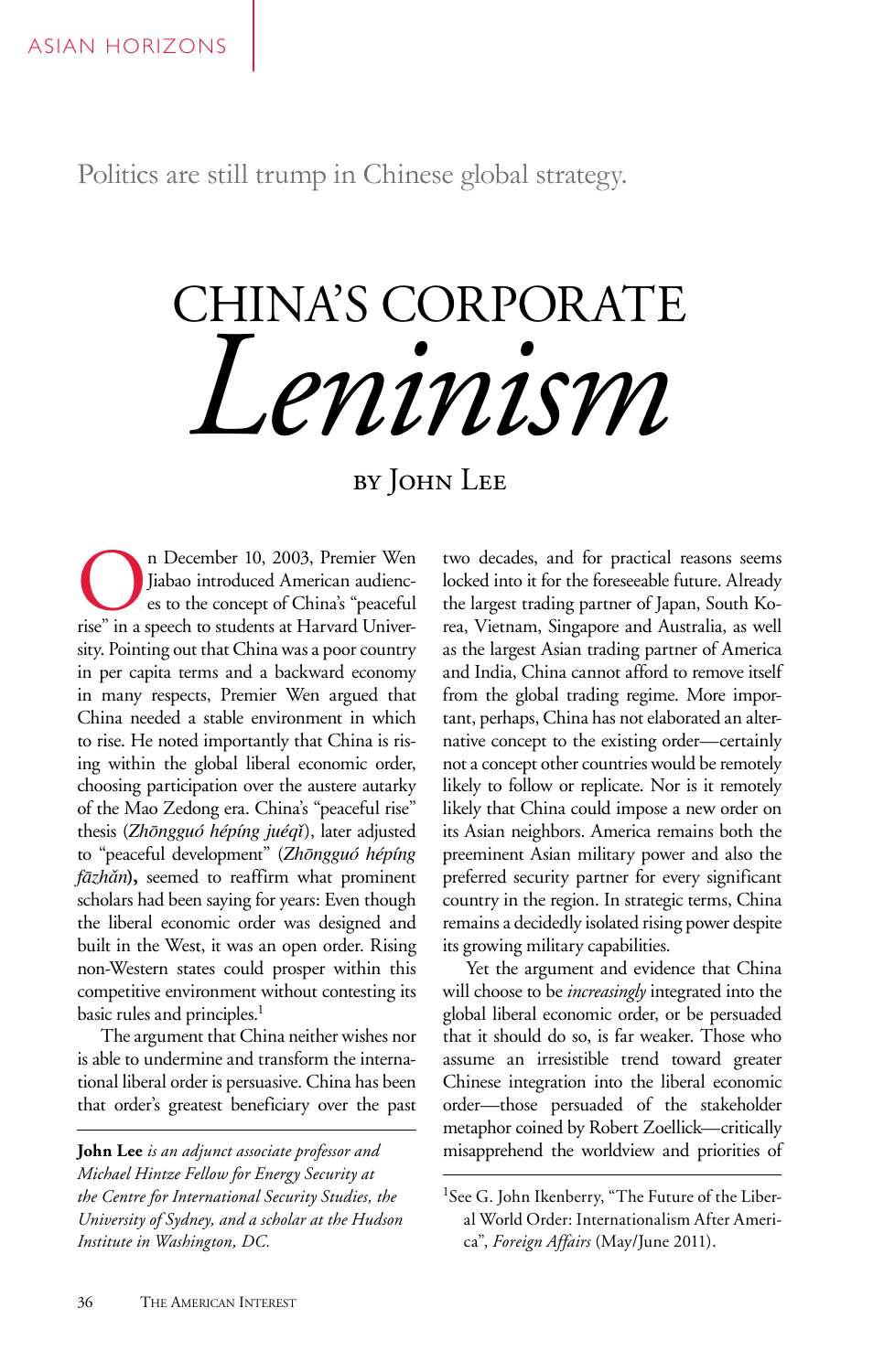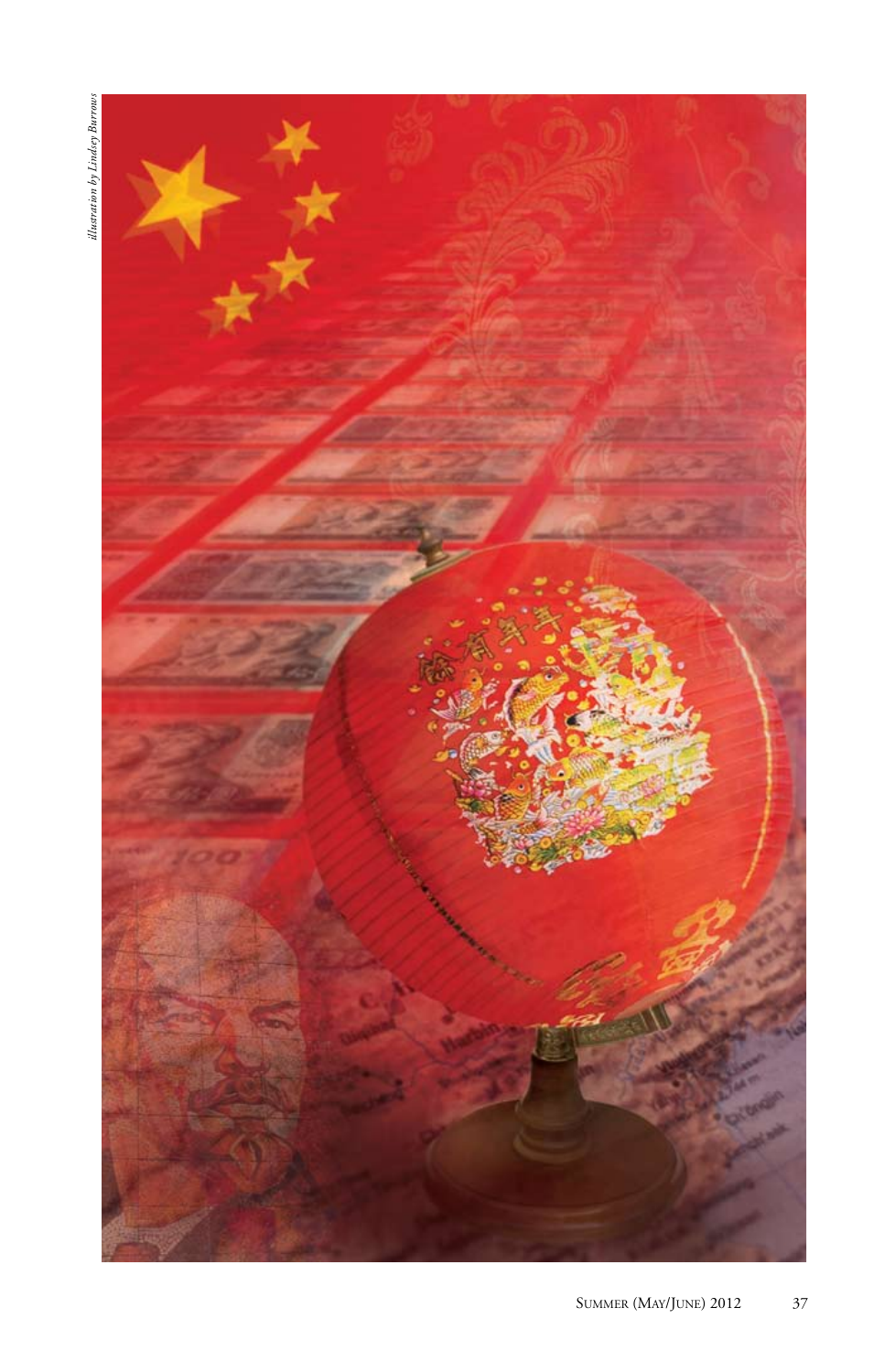the Chinese Communist Party (CCP), and miss the broader implications of how China is actually ruled. They also ignore the political and structural pressures on the CCP to "guarantee" certain economic outcomes for its state-owned enterprises (SOEs), as well as the realities of how political, economic and social relations are conducted between entities in the country's stateled and state-dominated political economy.

In essence, the problem is this: A rules-based system of entities competing against each other through a commercially driven process seeks to circumscribe the role and capacity of governments (and political parties) to intervene in economic activity. It quarantines economic activity from political interference by governments to the extent possible, and it allows the logic of commercial rather than political interests to play out. It respects ordered but genuine markets. The CCP ultimately seeks opposite ends.

To be sure, liberal democratic governments have an intrinsic political stake in the outcome of economic competition. However, successfully engineering a predetermined economic outcome (through securing expanded opportunities for its SOEs, and guaranteeing resources for its fixedinvestment led economy) goes to the very survival of China's authoritarian regime. The upshot is that genuine integration into the global liberal order would demand significant modifications to the Chinese political economy—and to how China is ruled—that could fatally weaken the relevance of the CCP and fundamentally threaten the Party's tenuous bargain with China's economic and social elites. Since retaining power remains the CCP's paramount priority, Chinese economic entities, especially those directly owned by the state, remain latent tools not just of statecraft but also of regime security within its evolved "Leninist worldview."

Given that Chinese SOEs face significant operational and cultural barriers to success in the global marketplace, the CCP is unlikely to leave their fate to the gods of competition, competence and chance within the hurly-burly of a rules-based market system. In other words, the perceived political, economic and strategic costs of genuine integration into the global liberal economic order are far higher for the CCP than the largely transactional costs of free riding within that order.

#### **Pillars of the Global Liberal Order**

I t is common to observe that the pillars of the modern international liberal order include a  $\mathsf{\Gamma}$  t is common to observe that the pillars of the system characterized by rule-based competition and dispute resolution processes, and open economic and trading systems. But what these rules imply for the role of governments, for the diffusion of power and for the practice of domestic and international politics is much less often discussed and far less well understood.

Within a liberal order, governments must commit to upholding a system of global economic rules, an agreed framework for economic cooperation and competition, and processes of dispute resolution that are not supposed to predetermine eventual economic winners and losers. For example, the constabulary responsibilities of the American Seventh Fleet in the Indo-Pacific can have no bearing on the operation or outcome of economic activity in the region. Washington can legitimately use its material power to protect its citizens abroad but not to strong-arm foreign governments or firms to achieve desired economic results. We are beyond the mercantilist war system, and getting beyond it was indeed one of the ideological pillars of the American Revolution.2 In policing the system rather than primarily engaging in economic and trade competition themselves, governments substantially forfeit their capacity to engineer economic outcomes. In other words, an international liberal order implies a clear separation between political and economic agency and agents.

The separation of political, economic and legal and administrative agency, and the subsequent diffusion of power it creates, are of course foundational features of domestic political order in modern liberal democratic systems. Individuals can bring actions against the government, with legal judgments determined by independent courts and judges. The ultimate manifestation of the rule of law in operation in any polity is the peaceful removal of a serving government following an election defeat, which mandates that it relinquish all capacity to use state assets to coerce its way into future

<sup>2</sup>Note Felix Gilbert's justly famous book, *To The Farewell Address* (Princeton University Press, 1970).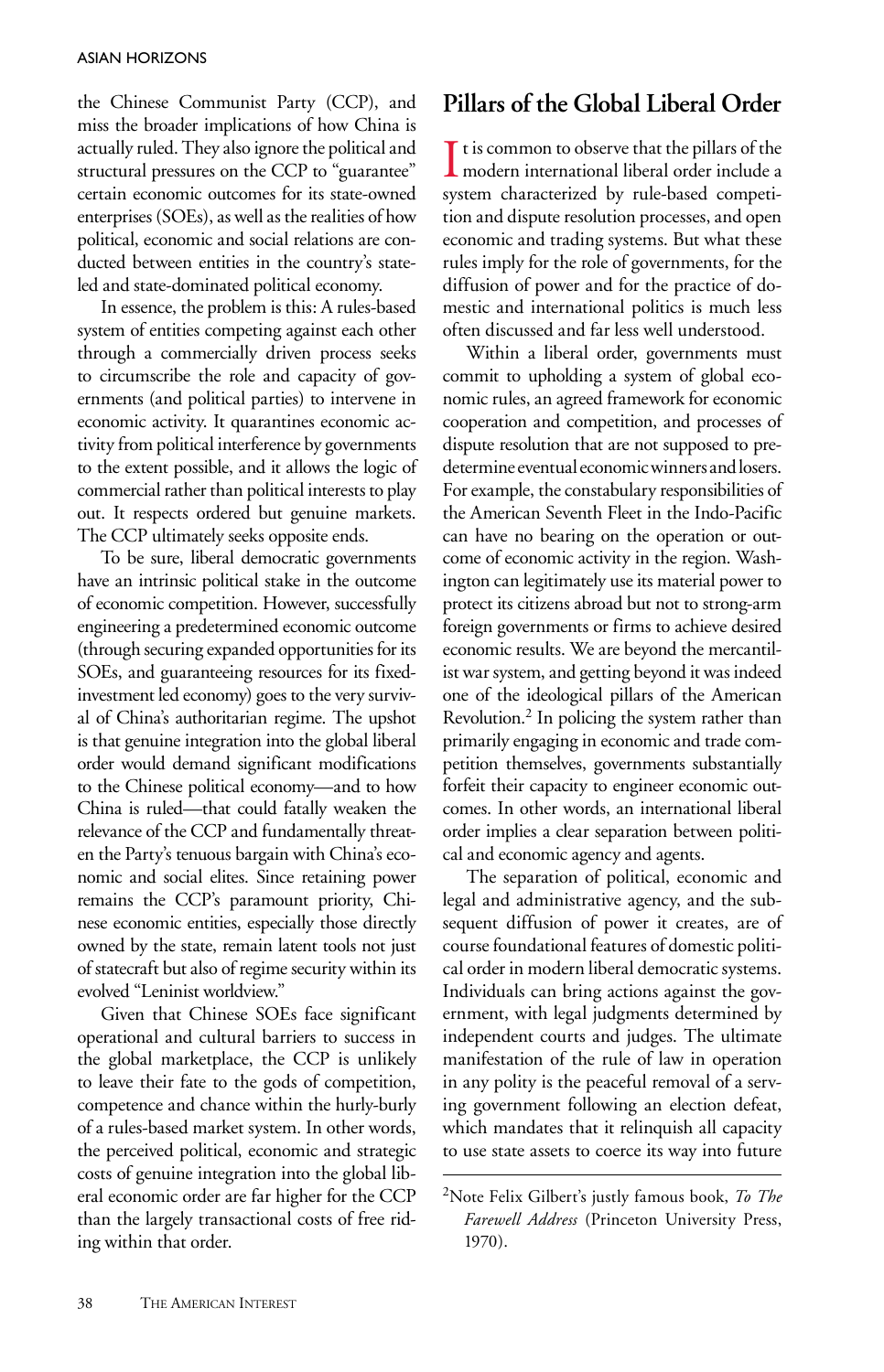incumbency. These are structures and habits of behavior vital to the genuine operation of both a domestic and an international liberal order. In the latter, this order is made possible by the seminal fact that governments voluntarily enter into this arrangement (and regimes within it such as the World Trade Organization). It is no coincidence that the Western keepers of their domestic liberal orders have extended a parallel expectation for membership in the international liberal order. Westerners may not explicitly recognize this parallel, so natural does it seem to them, but the CCP elite certainly does, and they well understand the edgy implications of the connection.

To be sure, authoritarian regimes can participate in a liberal global order without their domestic regimes being decisively implicated as a consequence. Japan in the late 1940s and South Korea and Taiwan into the 1980s were authoritarian regimes rising within the post-World War II liberal order. But all these countries were nestled within the Western alliance and relied on the U.S. security umbrella, meaning that authoritarian governments in these countries were far more susceptible to American pressure for political and economic reform than China is today. Partly in consequence, by the end of the 1970s the rule of law, firm property and intellectual property rights and independent bureaucracies were far more deeply established even in still-authoritarian countries than they are in China today. Once genuine democratization occurred in these countries, they became truly integrated into the liberal order and vocal champions of it. None of these circumstances or developments applies to China.

Finally, the frequently intoned line that modern China is simply following the "East Asian model of development" is also highly misleading. As the economic models of other East Asian countries evolved, barriers against greater integration into the liberal order weakened. Given the politics-first structure of the Chinese model of political economy, China is becoming more hostile to key elements of what integration into the liberal order would entail. Although China will continue to participate in the liberal order, the CCP is very unlikely to seek genuine integration and assimilation into it for fear of fatally undermining its domestic strategy to remain in power.

## **China's Two Distinct Reform Periods**

 $\bf W$ *J* e can understand better the relationship between domestic politics and China's global orientation if we examine closely the nature of Chinese reforms in the post-Mao era. These reforms can be divided into two distinct periods: the pre-Tiananmen period from 1978– 89 and the post-Tiananmen period from 1991 to the present.

The first period began under Deng Xiaoping in December 1978. Prior to 1989 the unplanned spontaneous explosion of private initiative in rural China, largely fuelled by land reform, was encouraged by officials and even supported by government policy. Farmers were encouraged to make their own decisions about how to use their plot of land (even if it was still owned by the state) and were allowed to sell their produce at market prices after meeting production quotas. A happy accident of the limited land reforms was the spontaneous rise of small-scale businesses known as Township and Village Enterprises (TVEs), mainly in rural China. TVEs were the result of collusion between local officials and rural workers. Local officials were given incentives to remove bureaucratic roadblocks since TVEs contributed to local budgets. As Deng admitted in 1987, "the result was not anything I or any other comrades had foreseen; it just came out of nowhere."3 Employing fewer than 30 million people in 1980, TVEs were providing jobs for around 140 million by the early 1990s.

Significantly, TVEs helped give decisive momentum to Chinese industrialization. During this decade, mean wages and household incomes were rising at the same rate or faster than GDP growth. An independent middle class was emerging in China. Indeed, 80 percent of the approximately 400 million people who have been lifted out of poverty since 1979 were thus lifted in the first decade of reform (1978–89.)

Due to the emergence of China as the central hub of regional and global trade, many Americans attached special significance to Deng's famous post-Tiananmen 1992

<sup>3</sup>Deng quoted in Michael Ellman, *Socialist Planning,* 2nd Edition (Cambridge University Press, 1989), p. 72.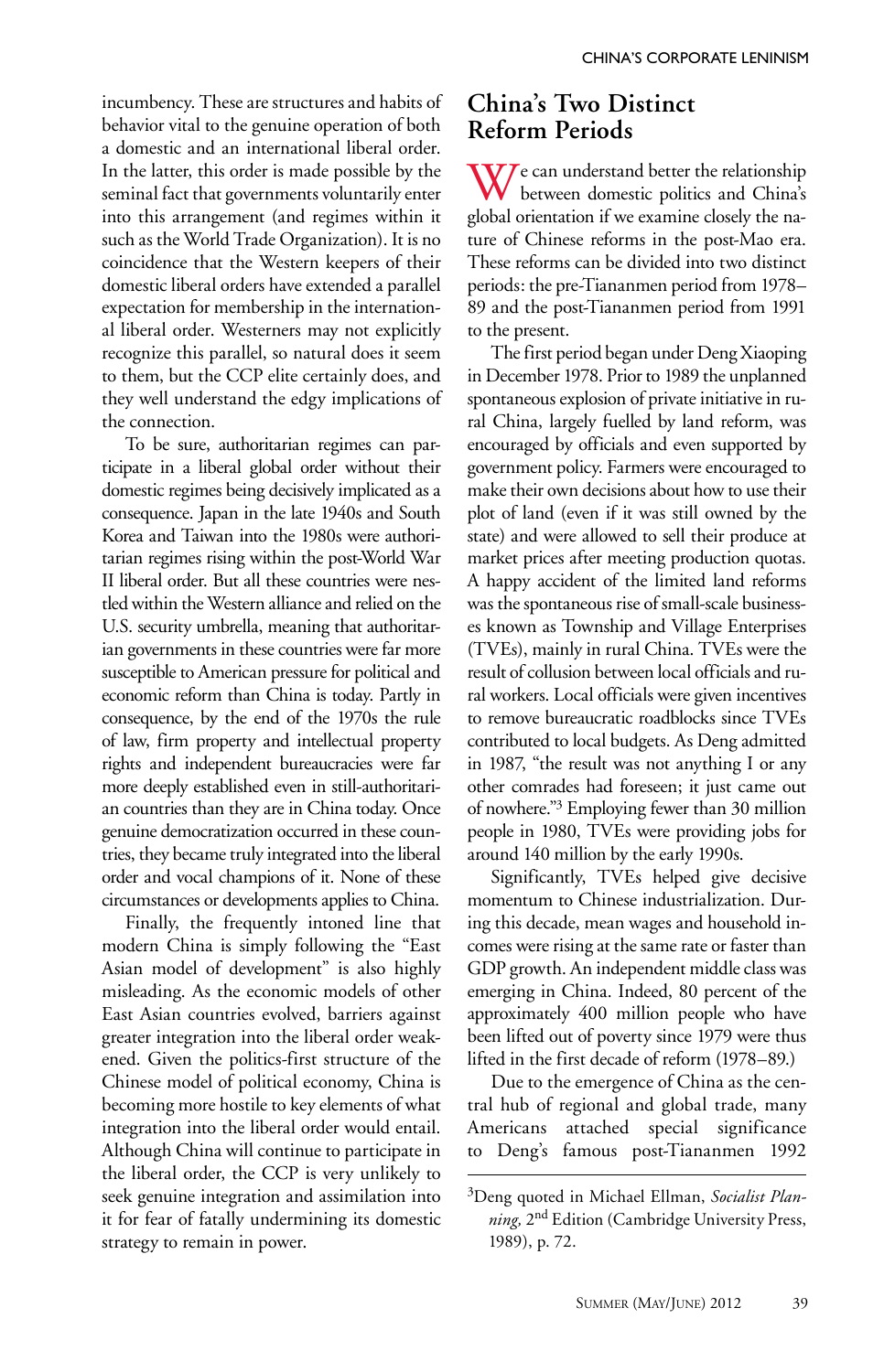Southern Tour of the most successful Special Economic Zones, such as Guangzhou and Shenzhen. To be sure, this helped accelerate the Pearl River Delta area as the hub of Chinese manufacturing, particularly for the export sectors. More broadly, many believe that the Southern Tour—encapsulated by Deng's alleged aphorism, "To get rich is glorious" was essential for ensuring that China continued to open up rather than return to Maoist thought and economic autarky. This interpretation is incomplete, however. Even as Mao's communism was decisively abandoned, the enduring and more significant legacy of the countrywide protests in 1989 was the rise of Chinese "state corporatism", a development that went beyond anything that ever occurred in the other successful East Asian economies.

The 1989 upheavals were far larger than most Americans and other outsiders appreciate. Most foreign observers see only events in Beijing, but there were thousands of protests in around 350 cities, involving millions of people. After a period of political introspection, the CCP decisively changed tack, its thinking affected dramatically by the fall of the Berlin Wall and the subsequent implosion of the Soviet Union. As Chinese leaders and scholars analyzed their circumstances, they concluded that in addition to maintaining the Party's extensive coercive apparatus, the future well-being of the urban middle-classes needed to be intricately tied to the CCP oneparty system. In a rapidly industrializing system, the Party faithful realized, urban elites determined the fate of authoritarian governments. The great lesson of the East European and Soviet revolutions learned in Beijing was that authoritarian regimes become irrelevant to their own elites at their very considerable peril.

The CCP plan to retake the levers of economic power and privilege was cobbled together from the mid-1990s onward. In essence, it involved further expansion of the private sector and a sharp reduction in the number of centrally managed SOEs, but it also reserved around a dozen of the most important and lucrative sectors of the economy for SOE dominance. These sectors include banking and finance, insurance, construction, infrastructure, chemicals, media,

information technology and telecommunications. Although foreign direct investment was encouraged in the export-manufacturing sectors, it was deflected away from these core, politically sensitive sectors. Even China's own private domestic companies were deliberately disadvantaged in terms of access to markets, capital and land in these core sectors. Here the state would maintain political control through the stateowned enterprises, which would in turn guarantee both elite loyalty and revenue for the CCP.

Today, there are approximately 150 centrally managed SOEs and 120,000 provincial and locally managed ones in China. When SOE subsidiaries are included, there are probably twice that many. Compare this number to the approximately four million private corporations, and tens of millions of small, informal private businesses, and it might seem, on the face of it, that China appears to be a success story driven by the private sector. Upon closer inspection, however, the return of the state in the Chinese political economy is evident from several measurements and other observations.

One measure, which traces the flow of capital, is particularly revealing because it shows that domestically funded fixed investment (basically, building things) is the dominant driver of Chinese GDP growth. From 2001 to 2008, it was responsible for about 40 percent of growth. In 2009, due to the massive stimulus ordered by the government, between 80 and 90 percent of growth was the result of capital investment, dropping to levels of about 50–55 percent of growth currently.

China is unusual in that bank loans, drawn from the deposits of its citizens and funneled into state-controlled banks, constitute about 80 percent of all investment activity. China has very underdeveloped equity markets for such a large economy. State-controlled banks dominate the formal finance sector, while private domestic and foreign banks constitute only between 2–5 percent. The sharp bias toward the state-controlled sector is clear from the relationship between these state-controlled banks and China's industrial SOEs.

Even though state-controlled enterprises produce 30–50 percent of all output in the country, they receive more than 75 percent of the country's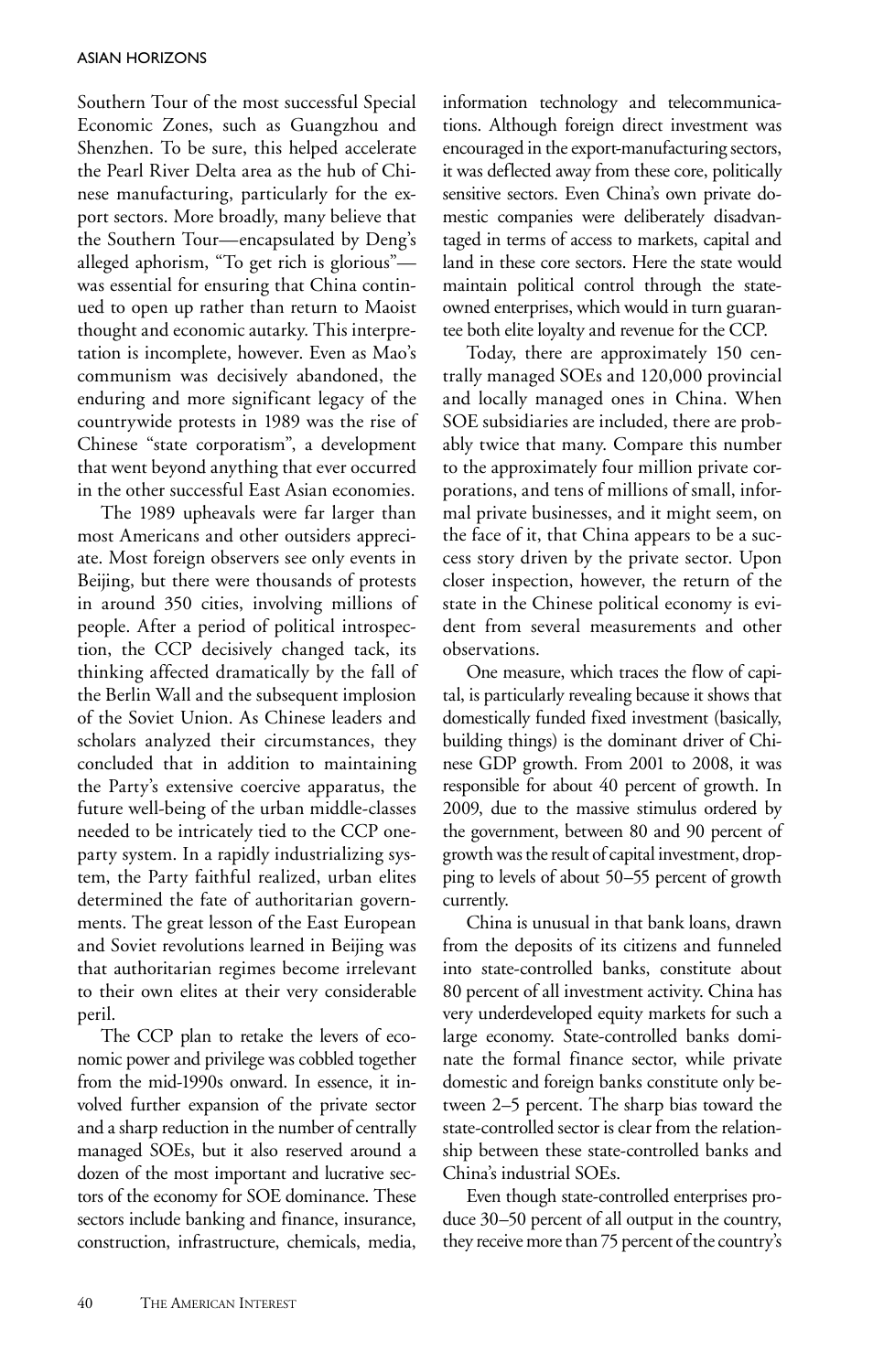capital, and the figure is rising.<sup>4</sup> SOEs received more than 95 percent of the stimulus monies lent out in 2008–09 and an estimated 85 percent in 2010. The State-owned Assets Supervision and Administration Commission (SASAC) indicates that the assets of SOEs amount to more than 66 percent of all assets in the country, up from 60 percent in 2003. This is the reverse of what occurred in China during the first ten years of reform, when the majority of new fixed assets were effectively controlled by the emerging private sector. Even if they were formally "community" enterprises, the plain truth is that private sector businesses received more than 70 percent of all the country's capital.

Indeed, according to the Chinese National Bureau of Statistics, an analysis of the economy by sector shows that state-controlled entities invest more in almost every major sector in urban China than do private companies. The only sector dominated by private industry is manufacturing, a sector dominated by foreign-owned or

It is clear in the plan that the government is to "channel state capital into industries pertinent to national security and the economy through discretionary and rational capital injection or withdrawal." This includes both resources from the formal fiscal budget but also, more importantly, loans from state-owned banks.

Other measures are also telling. For example, the 2009 *China Statistical Yearbook* reveals that state-controlled entities accounted for more than half of all total wages paid to urban employees. Not surprisingly, this corresponds with another finding that almost half of all tax revenues received by the government is from state-controlled entities.

Finally, it is illuminating that the corporate giants emerging from China are almost all state-controlled enterprises. All but approximately a hundred of the 2,037 firms listed on the two Chinese stock exchanges are majority owned by SOEs. The ten largest Chinese firms ranked by revenue and/

foreign-invested export-manufacturing firms.

Moreover, it is generally treated as a strategic priority

## **It is illuminating that the corporate giants emerging from China are almost all state-controlled enterprises.**

for state-owned enterprises to dominate every emerging sector that becomes important to the modernizing Chinese economy. For example, the SASAC's *Guiding Opinion on Promoting the Adjustment of State-Owned Capital and Reorganization of State-Owned Enterprises*, issued in December 2006, expanded strategic sectors to include civil aviation, auto industries and shipping in addition to the dozen or so sectors previously designated as critical. According to the *Guiding Opinion*, the state was to maintain a majority ownership stake in every major firm in those industry groupings. Although the State Council did not formally ratify this document, it remains the *de facto* guiding framework for these emerging sectors. Indeed, the *12th Five-Year Plan (2011–2015)* released in March 2011 explicitly states that "national champions" are to take the lead in "strategic emerging industries" such as renewable energy, healthcare, biotechnology, high-end equipment manufacturing, energyefficient vehicles and information technology.

or profit are all state-controlled. In 2009, two SOEs—China National Petroleum and China Mobile—made more profit than the top 500 private firms in China combined. Indeed, the revenues of the top 20 centrally

 ${}^{4}$ The precise figure is difficult to determine because of the lack of transparency of shareholding and ownership in Chinese enterprises. Although the term SOE is commonly used, many of these enterprises are majority-owned rather than wholly owned by the state (with shares held by the State-owned Assets Supervision and Administration Commission of the State Council (SASAC). Additionally, many state-controlled companies hold majority or controlling shares in many Chinese enterprises that are nominally categorized as "private" companies. If we include all wholly and majority-owned enterprises in our definition of "SOE", then the proportion of GDP produced by SOEs each year is closer to 50 percent.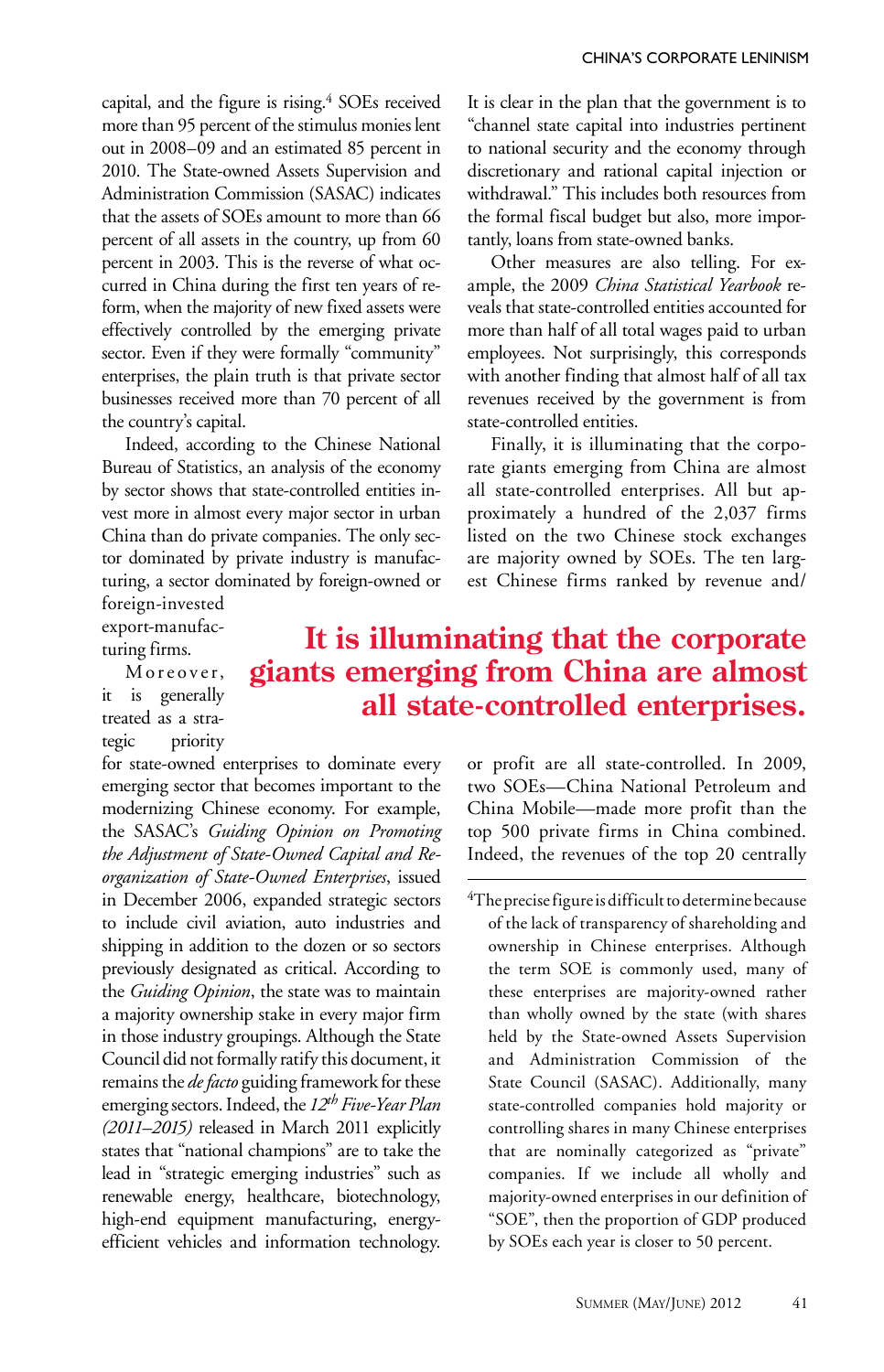managed SOEs amount to more than half of China's GDP each year.

## **Politics Is Trump**

The size and the role of the corporate state<br>in China thus far exceed anything that occurred throughout the postwar decades of stateled "authoritarian development" in Asia. The key to understanding the differences between, say, Japan's MITI-administered industrial policy and what is going on in China is that other Asian states did not deploy business profits to entrench a single-party political system; in those societies, the rise of a genuinely autonomous class of economic elites was accelerated by rapid industrialization in these other countries. The reverse has occurred in China.

Having shown the dominance of the state in the Chinese economy, it remains to be illustrated how an elaborate network of political and economic power links the CCP to Chinese state-owned enterprises. Indeed, the structure of the current Chinese political economy is specifically designed to ensure that the CCP remains the dominant dispenser of commercial, business, professional and even social opportunity. The aim is to tie all privileges and opportunities for Chinese elites to Party discretion. While the operation of a domestic and international liberal order is designed to weaken or at least moderate favored relationships between the political interests and objectives of the government on the one hand, and economic activity, on the other, state corporatism in China is calculated to achieve the opposite. The CCP takes the fundamentally Leninist view that economic entities and activities must reinforce the economic influence and subsequent political power of the regime. Such entities and activities may not support political opposition in any form.

Finding inspiration in Karl Marx and Vladimir Lenin, the CCP was once defined by an ideological hatred of capitalism. That tumultuous Marxism is long gone, buried alongside Mao Zedong and his murderous associates. But while the CCP's Marxism is gone, its Leninism persists, and the SOE-CCP arrangement that developed after Tiananmen now resembles a patronage system not unlike the political-economic structural relationships characteristic of regimes like Mussolini's Italy, Kemalist Turkey and Franco's Spain.

This is evident in a number of ways. Although China's SOEs are called upon to nominally behave as profit-making entities, they are viewed ultimately as instruments of the regime. This is clear from the structure of authority in the Chinese system. The shares and therefore assets of SOEs are held by the SASAC, which takes instructions from relevant ministries. Further up the chain, the SASAC is controlled by and answerable to the State Council of the National People's Congress, China's peak administrative and legislative body. This structure is replicated for provincially and locally managed SOEs. In effect, then, it is the CCP that monitors and preys financially upon the SOE sector.

That China's state-owned firms remain instruments of CCP power is illustrated by the links between SOE executives and the CCP. Meticulous research by Minxin Pei has revealed that the senior managers of all central state-owned enterprises are almost all senior CCP members.5 The three most senior positions (Party Secretary, Chairman and CEO) of the fifty centrally managed SOEs are appointed directly by the CCP's Central Organization Department (COD). The current head of the COD is Li Yuancho, who also sits as a member of the Politburo. Almost all appointees are CCP members, and in many cases, the CEO and Party Secretary within the company is the same person. Many of the appointees at these levels were formerly top-level provincial officials. All remaining senior executive appointments are controlled by the SASAC, which consults with the COD. Once again, the process for appointment at these senior levels is replicated in provincial and local SOEs. If there were ever an example of an interlocking directorate, this is it.

These findings align with those of a more recent investigation by the Hong Kong-based economic consultancy Asianomics in its September 2011 report, *Inside China's Corporations*. In an extensive investigation into the backgrounds of senior executives at China's ten largest firms (nine of them state-controlled) and their subsidiaries,

<sup>5</sup>Pei, *China's Trapped Transition* (Harvard University Press, 2006).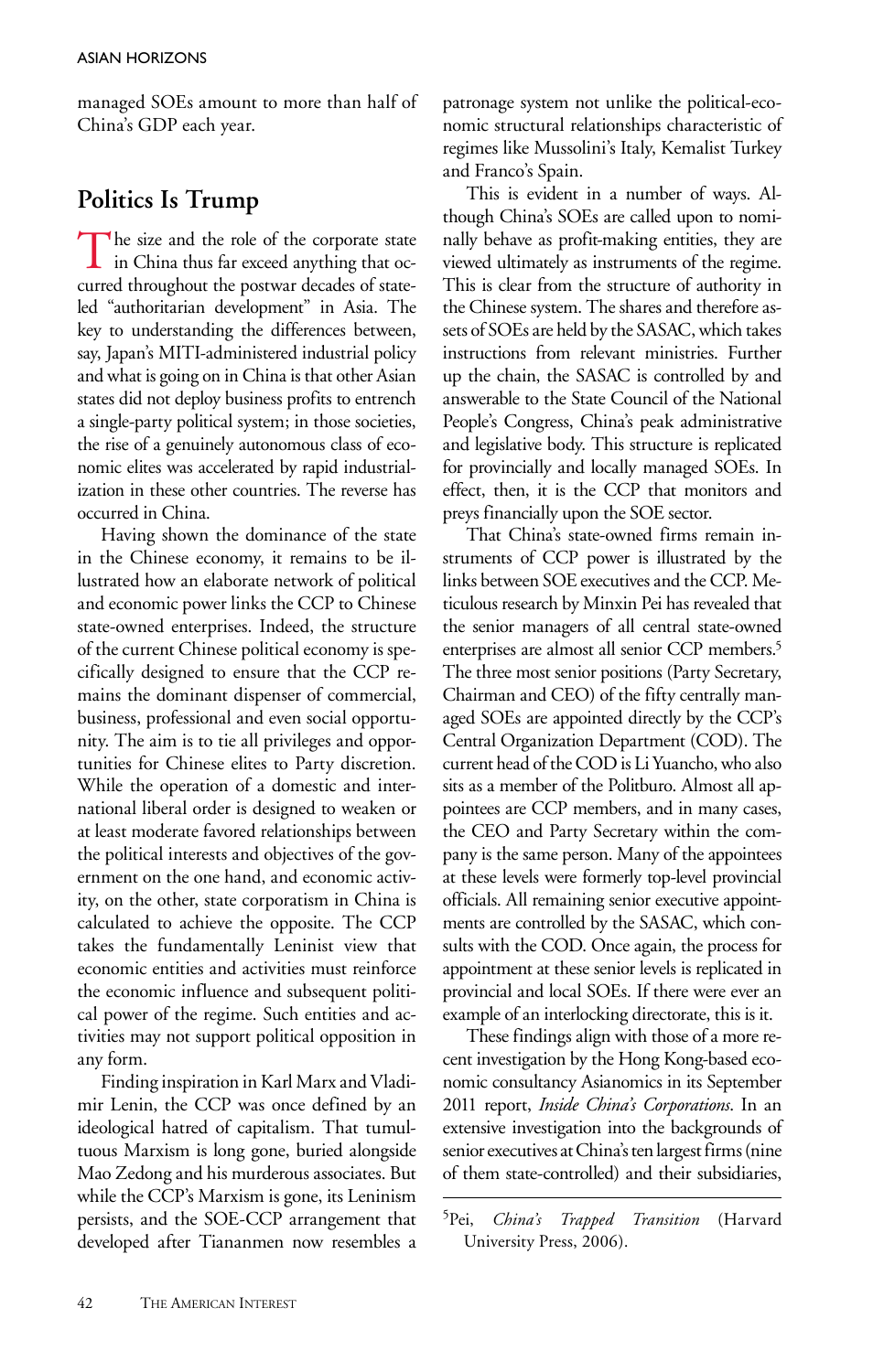the report found that the senior executives of all these firms were CCP members, with many having held provincial political office. In tracing the senior management of the next twenty biggest firms and hundreds of their subsidiaries, the report showed that many state-owned firm directors and supervisors have spent some time within the Central Organization Department. As the report concludes, the roles of SOE Chairman and CEOs are "synonymous with the Party."

Even though state-owned enterprises fiercely compete among themselves for market share and profits, evaluation committees staffed by political officials are authorized to evaluate the extent to which senior managers have successfully implemented government strategic and commercial directives. State Council committees periodically scrutinize parent company SOEs for how well they have implemented government policy initiatives and directives. Therefore, even though competition among SOE executives is intense, and increases in revenues and profits are important criteria of their performance, the yardstick used to assess executives is nevertheless ultimately determined by political rather than commercial interests.

To give a sense of what China's Leninist corporate structure really means, we can rely on *Financial Times* journalist Richard McGregor:

The best way to get a sense of the job [of the Central Organization Department] is to conjure up an imaginary parallel body in Washington. A similar department in the U.S. would oversee the appointment of the entire U.S. cabinet, state governors and their deputies, the mayors of major cities, the heads of all federal regulatory agencies, the chief executives of GE, Exxon-Mobil, Wal-Mart and about fifty of the remaining largest U.S. companies, the justices of the Supreme Court, the editors of the *New York Times*, the *Wall Street Journal*, and the *Washington Post*, the bosses of the TV networks and the cable stations, the presidents of Yale and Harvard and other big universities, and the heads of think-tanks such as the Brookings Institution and the Heritage Foundation.<sup>6</sup>

Finally, the make-up of the CCP's 80–85 million members is instructive. Workers and

peasants now account for less than one quarter of members. In modern times, successful businesspeople, professionals and students with higherlevel degrees make up more than three quarters of the membership. For college graduates who are also CCP members, their member number is one of the first things they put on their résumés. Another 80–100 million people have applied to join, the majority coming from the aspiring middle and elite classes. They are open about their desire to join in order to get ahead in business and their career. Such anecdotal evidence strongly reinforces the point that the modern Chinese political economy is designed to ensure that the CCP remains the dominant dispenser of opportunity, meaning that the future of the elite classes is, at least for the time being, tied tightly to the future of the Party.

## **Corporate Leninism and the Liberal Order**

In 1997, Bill Clinton publicly made the case<br>that economic liberalization in China would n 1997, Bill Clinton publicly made the case undoubtedly "increase the spirit of liberty over time . . . just as inevitably as the Berlin Wall fell", and rather brazenly told then Chinese President Jiang Zemin at a press conference that "you're on the wrong side of history." Two years later, thenpresidential candidate George W. Bush declared in making the case for trade with China that, "Economic freedom creates habits of liberty. And habits of liberty create expectations of democracy." President Bush reiterated the same logic in 2005 when he declared that a "whiff of freedom in the marketplace (in China) will cause there to be more demand for democracy." Most recently, President Barack Obama declared in reference to China that "prosperity without freedom is just another form of poverty" and that non-democratic forms of government will fail because "they ignore the ultimate source of power and legitimacy—the will of the people."

America's post-Cold War Presidents (and their busy speechwriters) do not stand alone in these beliefs. Since the collapse of the Soviet Union, it has been an article of faith for many

6McGregor, *The Party: The Secret World of China's Communist Rulers* (HarperCollins, 2010), p. 72.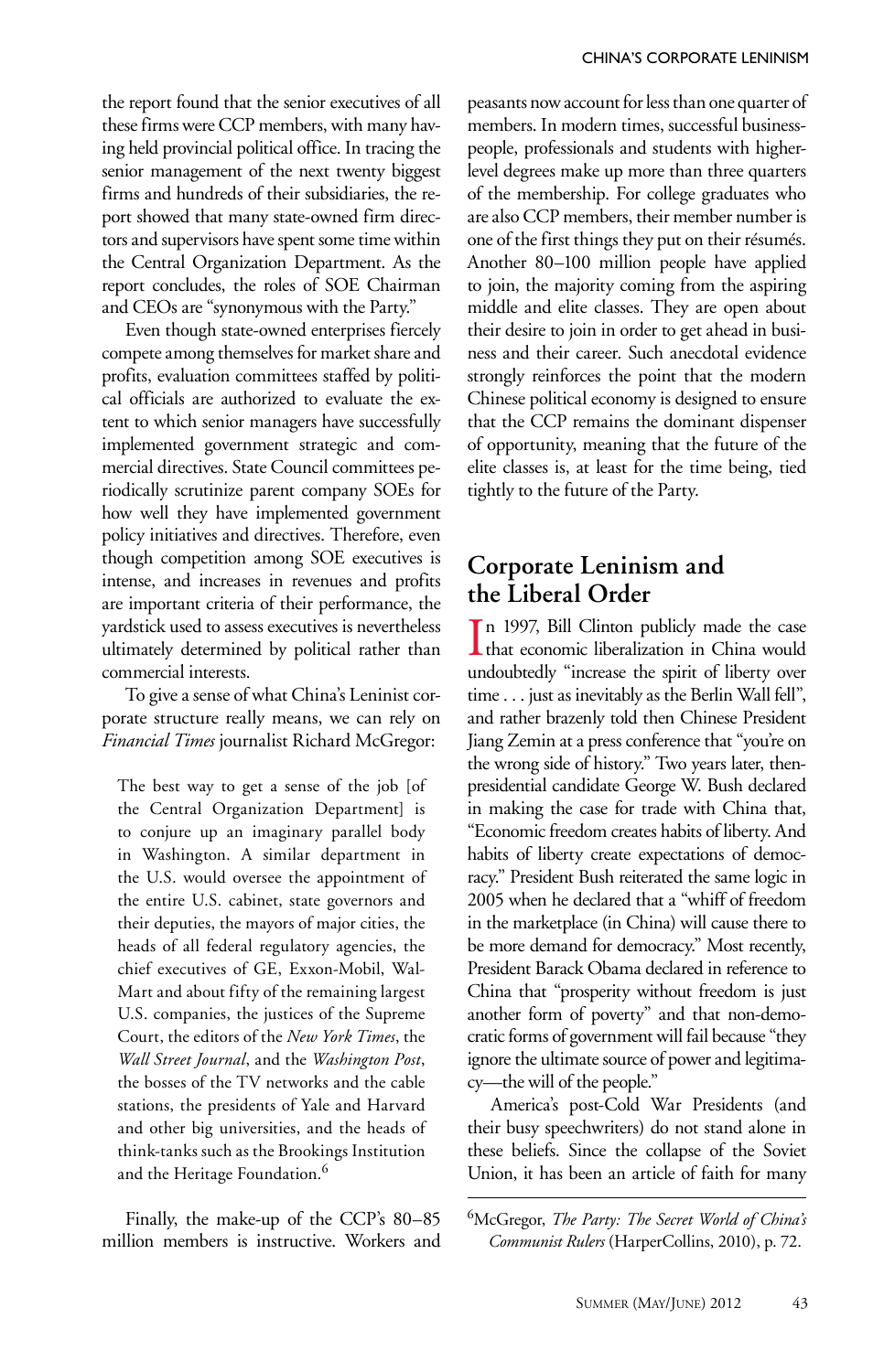Americans that China's participation in the global liberal order will lead eventually to China's integration and assimilation into that order, necessarily accompanied by domestic dismantling of its authoritarian structures. The logic assumes an inevitable and increasing divergence between political and economic agency, interest and activity within China. It assumes that in the end the CCP will prove powerless to prevent (or else is unwittingly allowing) the emergence of a powerful and independent economic class that will lead to an ever widening gulf between economic and political power within China. The plurality of powerful interests and interest groups detached from the Party, it is believed, will force the authoritarian political order to decompress.

These presumptions are based on an extremely narrow understanding of possible political-economic arrangements. It is a characteristic of the denatured Enlightenment mentality to think that the way the West developed in this regard essentially fell from the sky as the only logical possibility. It is this same mentality, in even more primitive form, that insists that democracy and open markets are the universal default drive settings for all human communities, regardless of historical experience. This way of thinking discounts the ingenuity of human beings to devise new paths to very different endpoints. It is blind to the fact that the structure of the Chinese political economy today is consciously designed to resist the transformative effects of participation and eventual integration into a liberal order.

As far as the CCP is concerned, participation in the existing liberal order is necessary for China's continued development, but is also the Trojan Horse that the axis of liberal democracies use to weaken the CCP, hasten the emergence of an independent middle class and pluralism, and, in doing so, promote democracy in China. Preserving and reinforcing the state-dominated political economy remains the CCP's most effective shield against what it considers to be outright subversion.

Three critical implications flow from this analysis. If the projections based on these implications turn out to be accurate, they will serve as confirmation of this analysis.

First, *China will continue to deny meaningful market access to foreign firms in "strategically*  *critical" economic sectors*. Since the CCP takes a heavily conflated view of political and economic power, "strategically critical" economic sectors tend to encompass every sector important for the development of a modern Chinese economy—even if there are no explicit "defense of the realm" aspects to them.

Furthermore, the deep conflation of political and economic interest means that the CCP views economics in politically competitive terms: A greater economic foothold for foreign (especially Western) firms in "strategically critical" Chinese markets necessarily implies a loosening of the Party's grip on domestic economic, and therefore political, power. This explains why China's "indigenous innovation" drive, the purpose of which is to lessen reliance on foreign firms for innovation, is conducted almost exclusively via the SOEs. Allowing foreign firms to operate at all in "strategically critical" sectors of the economy is predicated on hastening technology transfer and know-how, both to be achieved by the joint-venture structure China will continue to insist on.

Second, *Chinese foreign policy will continue to align with the resource needs of key state-owned enterprises*. Although even U.S. administrations assist specific economic sectors or firms in their global dealings with tax advantages, subsidies and other means, none has ever linked so closely foreign policy behavior with its choice of industrial or financial "winners." Over the past decade, Beijing's "going-global strategy" has been designed to secure guaranteed access to resources, obtain advanced technologies and create or expand markets for Chinese SOEs.

That insight goes a long way to explain Chinese foreign policy in Afghanistan, Iran, Sudan, sub-Saharan Africa and elsewhere. Figures for 2006 reveal that SOEs were behind four-fifths of outward foreign direct investment, with centrally managed SOEs alone behind two-thirds of all outward-bound FDI. State firms are behind more than 90 percent of all non-financial investment overseas.7 All large investments by Chinese companies over \$300 million in the resources sectors and over \$100 million in other sectors require explicit approval by government agencies. In

<sup>7</sup>See Derek Scissors, "Testimony to the United States-China Economic and Security Commission", March 11, 2011.